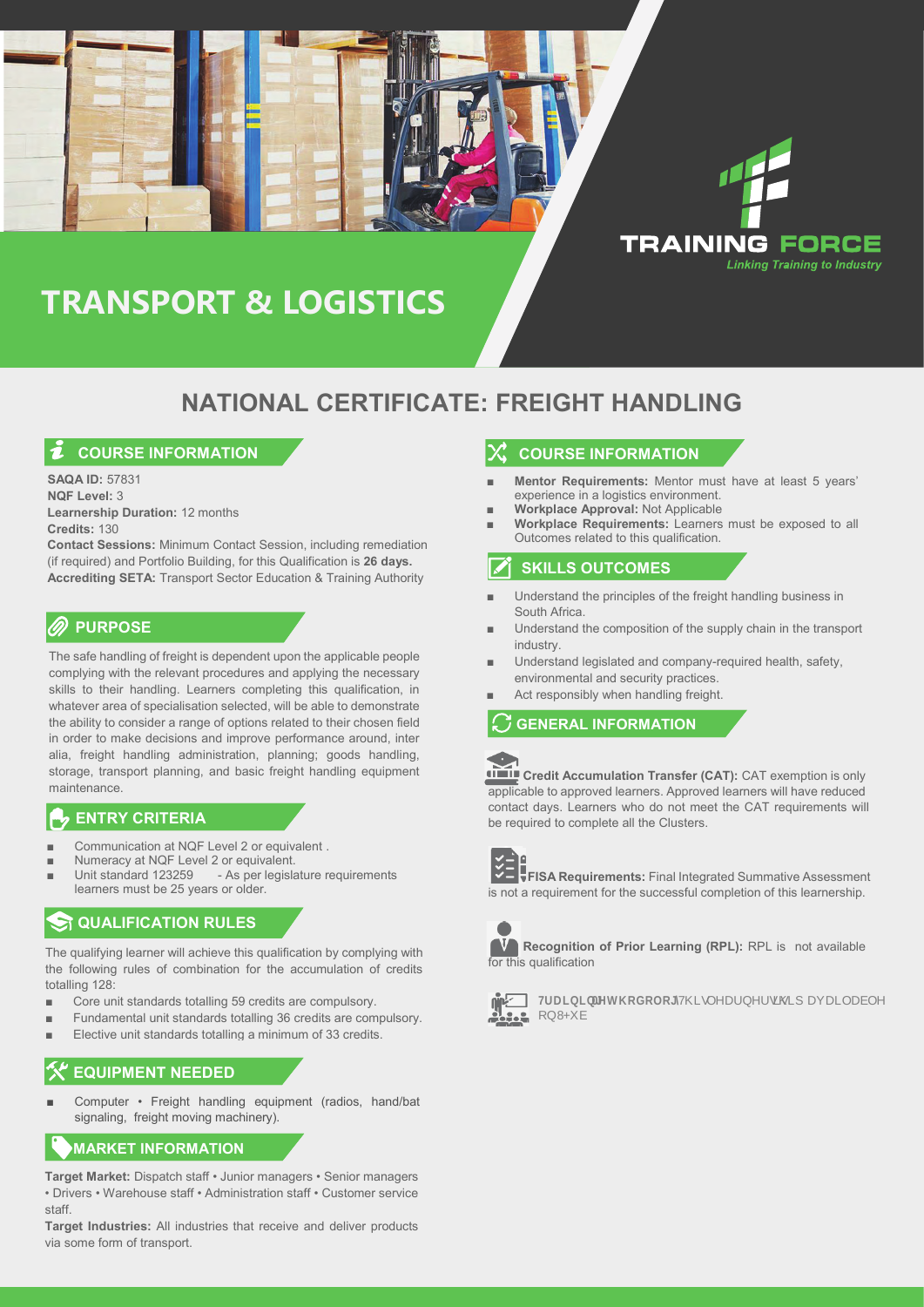# **TRANSPORT & LOGISTICS**

## **UNIT STANDARDS**

#### **Cluster 1 Communication Skills– Credit Accumulation Transfer is applicable to the unit standards below**

| <b>Outcome</b> | <b>SAQA ID</b> | Name of Unit Standard                                               | <b>Credits</b> |
|----------------|----------------|---------------------------------------------------------------------|----------------|
| Fundamental    | 119472         | Accommodate audience and context needs in oral/signed communication |                |
| Fundamental    | 119457         | Interpret and use information from texts                            | $\mathbf b$    |
| Fundamental    | 119467         | Use language and communication in occupational learning programmes  | 5              |
| Fundamental    | 119465         | Write/present/sign texts for a range of communicative contexts      | 5              |

**TRAINING FORCE** 

**Linking Training to Industry** 

**Recommended training days for Cluster 1 is 4 days**

#### **Cluster 2 Numeracy Skills – Credit Accumulation Transfer is applicable to the unit standards below**

| <b>Outcome</b> | <b>SAQA ID</b> | <b>Name of Unit Standard</b>                                                                                                                                 | <b>Credits</b> |
|----------------|----------------|--------------------------------------------------------------------------------------------------------------------------------------------------------------|----------------|
| Fundamental    | 9010           | Demonstrate an understanding of the use of different number bases and measurement units and an<br>awareness of error in the context of relevant calculations |                |
| Fundamental    | 9013           | Describe, apply, analyse and calculate shape and motion in 2-and 3-dimensional space in different contexts                                                   |                |
| Fundamental    | 9012           | Investigate life and work related problems using data and probabilities                                                                                      |                |
| Fundamental    | 7456           | Use mathematics to investigate and monitor the financial aspects of personal, business and national issues                                                   |                |

**Recommended training days for Cluster 2 is 3 days**

#### **Cluster 3 Adminitration and Self- development**

| Outcome | <b>SAQA ID</b> | Name of Unit Standard                    | <b>Credits</b> |
|---------|----------------|------------------------------------------|----------------|
| Core    | 8000           | Apply basic business principles          |                |
| Core    | 110009         | Manage administration records            |                |
| Core    | 7997           | Managing self-development                | 12             |
| Core    | 8035           | Processing and controlling documentation |                |

**Recommended training days for Cluster 3 is 6 days**

#### **Cluster 4 Working in a Freight Handling Environment**

| Outcome | <b>SAQA ID</b> | Name of Unit Standard                                                                                                                                       | <b>Credits</b> |
|---------|----------------|-------------------------------------------------------------------------------------------------------------------------------------------------------------|----------------|
| Core    | 13915          | Demonstrate knowledge and understanding of HIV/AIDS in a workplace, and its effects on a business sub-<br>sector, own organisation and a specific workplace |                |
| Core    | 8037           | Ensuring customer satisfaction and competitive practice                                                                                                     |                |
| Core    | 8016           | Maintaining occupational health, safety and general housekeeping                                                                                            |                |

**Recommended training days for Cluster 4 is 3 days**